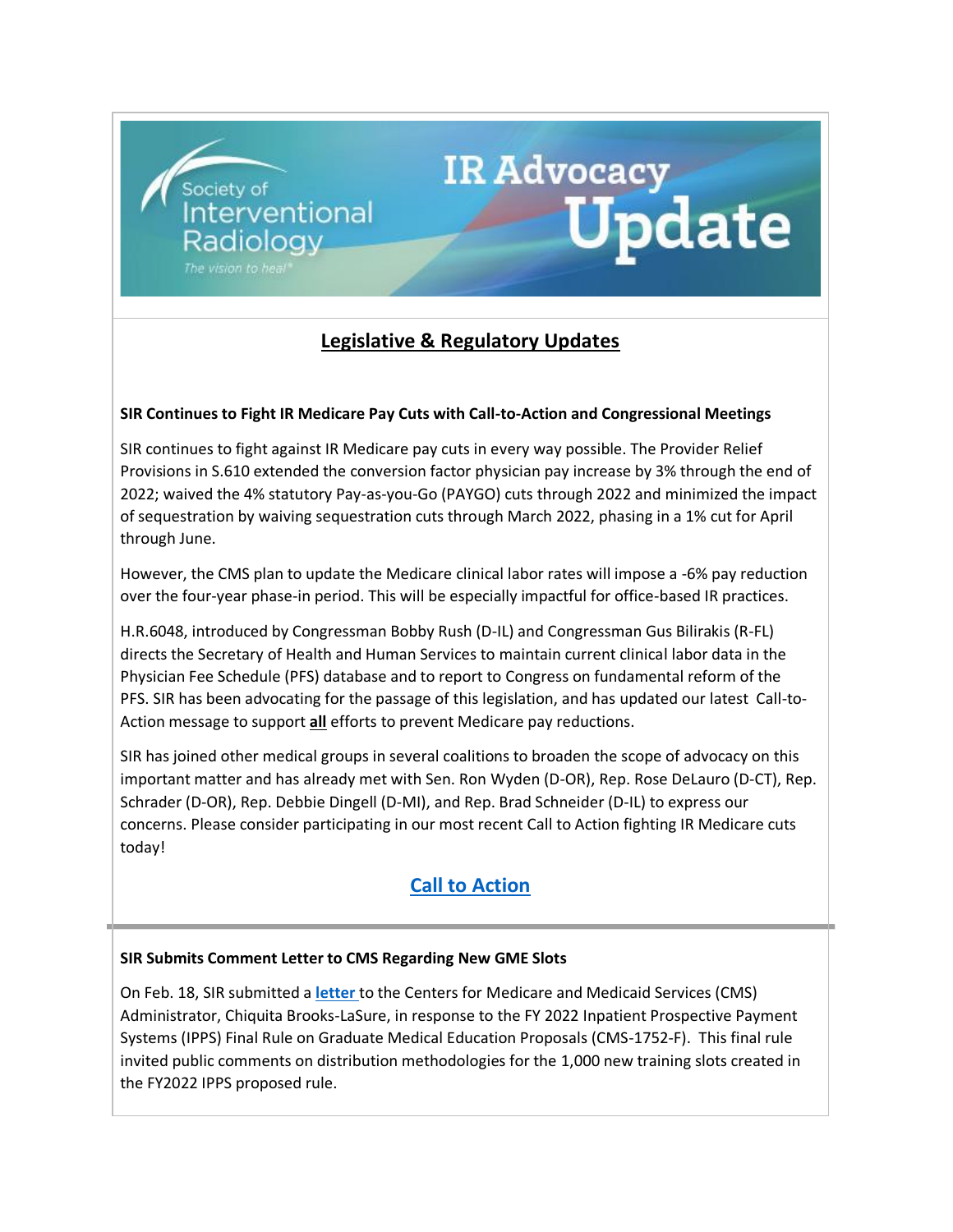SIR and the American College of Radiology are seeking the [prioritization of radiology](https://protect-us.mimecast.com/s/ZuBTCo2KYOckDkXuVnA0G) when distributing these new physician residency slots.

#### **Congress Passes the** *Dr. Lorna Breen Health* **Care** *Provider Protection Act!*

SIR praises Congress for passing the *Dr. Lorna Breen Health* Care *Provider Protection Act*. The legislation is named after Dr. Lorna Breen, a New York City emergency room physician who tragically died by suicide in Spring 2020 after treating confirmed COVID-19 patients. The bill aims to reduce the stigma of seeking mental health assistance among health care professionals.

Backed by more than 70 organizations, including the American Medical Association, the American Hospital Association, and the American College of Emergency Physicians, the comprehensive legislation is the first of its kind to allocate specific funds towards grants for training health profession students, residents, or health care professionals in evidence-informed strategies to reduce and prevent suicide, burnout, mental health conditions, and substance use disorders.

SIR advocated for this bill during the September SIR Washington Virtual Fly-In as one of our top three legislative priorities in 2021.

#### **Physicians Receive Win in Surprise Billing Lawsuit**

Providers have secured the first win in the battle over the controversial surprise billing rule, with a federal judge agreeing with the Texas Medical Association's (TMA) charge that the Biden administration violated the statute when it directed arbiters to look at the medium in-network rate when resolving disputes. On February 23rd, District Judge Jeremy Kernodle also agreed with plaintiffs that the administration failed to give stakeholders an opportunity to comment before the interim rule came out.

While the Justice Department had requested the court remand the interim final rule (IFR) back to HHS and other agencies if it sided with TMA, the judge agreed with the plaintiffs that the offending sections of the rule cannot be fixed and instead vacated those pieces of the rule. The court also rejected DOJ's pleas to narrow the ruling to the plaintiffs and applied the ruling nationwide.

The American College of Radiology (ACR), which had joined with the American Society of Anesthesiologists and the American College of Emergency Physicians, in yet another suit, also praised the decision.

"The court's sensible ruling is a win for patients and providers. Insurers are already using the law's mis-implementation to raise profits by narrowing provider networks, which can strip patients of access to their chosen providers, reduce overall access to care, and delay diagnosis and treatment of illness and injury," Dr. Howard Fleishon, Chair of ACR's Board of Chancellors, said.

ACR's case is pending in the US District Court for the Northern District of Illinois. Two other challenges to the rule have been filed in Georgia and New York.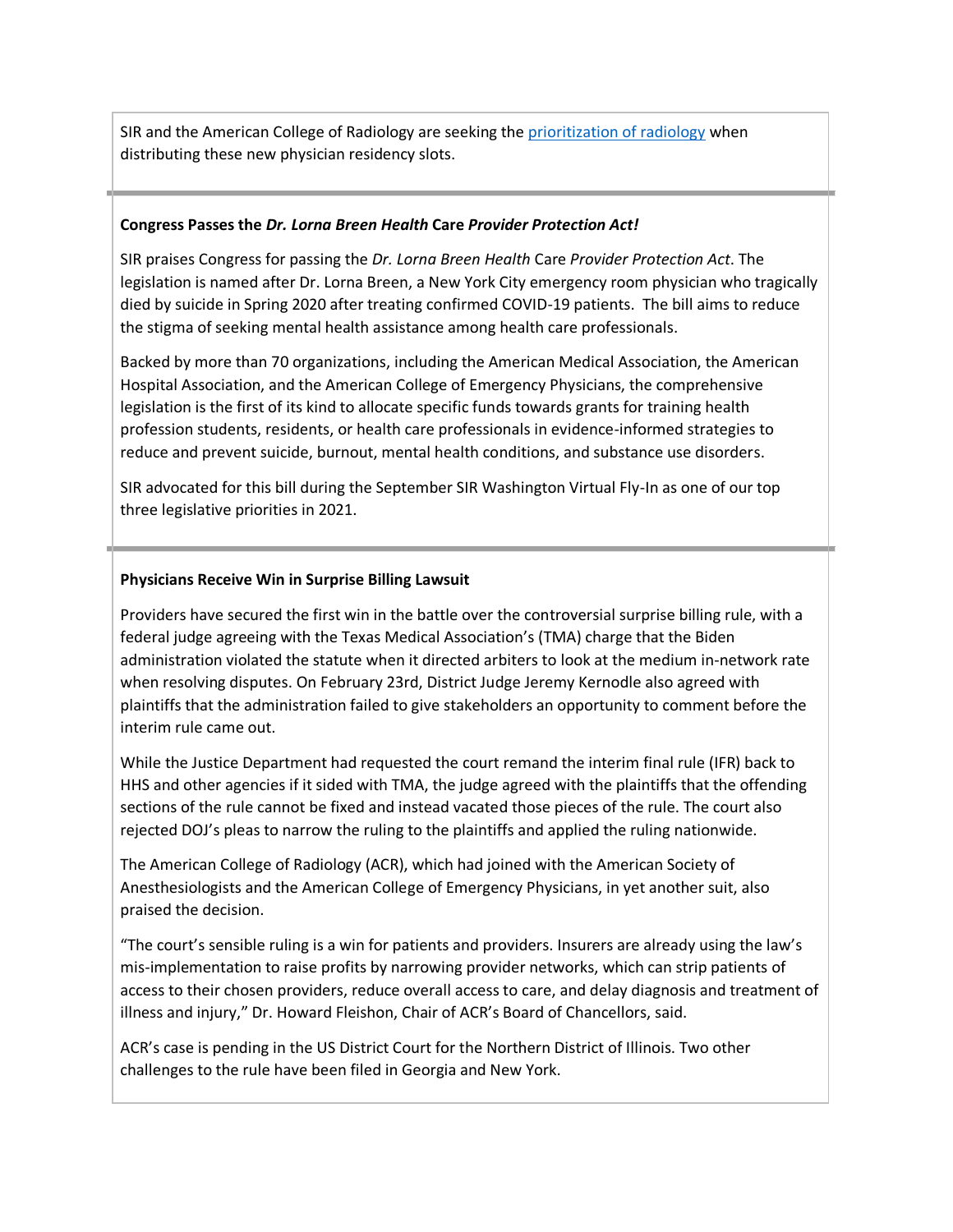## **HHS' Latest Provider Relief Fund (PRF) Distribution Leaves \$5.5 Billion In The Fund**

The Health Resource Services Administration (HRSA) recently announced the distribution of \$560 million for health care providers impacted by COVID-19. The funds can be used for staff recruitment and retention, as well as COVID-19-related losses and expenses, leaving \$5.5 billion in the dwindling fund.

[HRSA Resources](https://protect-us.mimecast.com/s/UvwdCpYKgzS595zFGDZjt)

#### **Dr. Robert Califf Narrowly Confirmed as FDA Commissioner**

On Feb. 15, the Senate voted 50-46 to confirm Robert M. Califf MD, MACC as FDA Commissioner. Dr. Califf is a practicing cardiologist and professor at Duke University, where he served as Director of the Translational Medicine Institute. Questions regarding Dr. Califf's possible ties with the pharmaceutical industry were among those raised during his confirmation.

# **SIR Sends Medicare Physician Payment Reform Letter to Congress**

SIR, along with other medical associations which make up the Medicare Payment Coalition, sent a [letter to Congressional leaders](https://protect-us.mimecast.com/s/DyPcCqx5j2F919OsN0mQW) urging them to hold hearings, panel discussions, roundtables, etc. related to major reforms to the Medicare physician payment system.

"Under the current payment system, many health care clinicians continue to face steep annual reductions in their Medicare payments. The inherent instability of the MPFS, coupled with the shortcomings of MACRA's QPP, has created an environment where many practices have seen their payments decrease year-over-year, despite increasing costs and growing inflation."

This is an issue that has garnered considerable bipartisan support and SIR will continue our advocacy efforts to ensure IRs have a voice when it comes to Medicare reimbursement.

#### **Update on the 4,000 GME Slots in Build Back Better Package**

Late last year, the *Resident Physician Shortage Reduction Act of 2021 (S.834/H.R. 2256)* was added to the Biden Administration's \$6 trillion dollar Build Back Better (BBB) Act after successful lobbying efforts by SIR and the AAMC GME Advocacy Coalition. Congress has indicated that the BBB will not pass in its present form, and efforts are underway to break the massive spending package into smaller bills that can be enacted.

SIR continues to work as a member of the GME Advocacy Coalition to secure passage of the Resident Physician Shortage Reduction Act, which would create 4,000 new GME residency training slots targeted at hospitals serving rural and urban Health Professional Shortage Areas. The bill also creates a new Pathway to Practice Training Program which would provide 1,000 scholarships